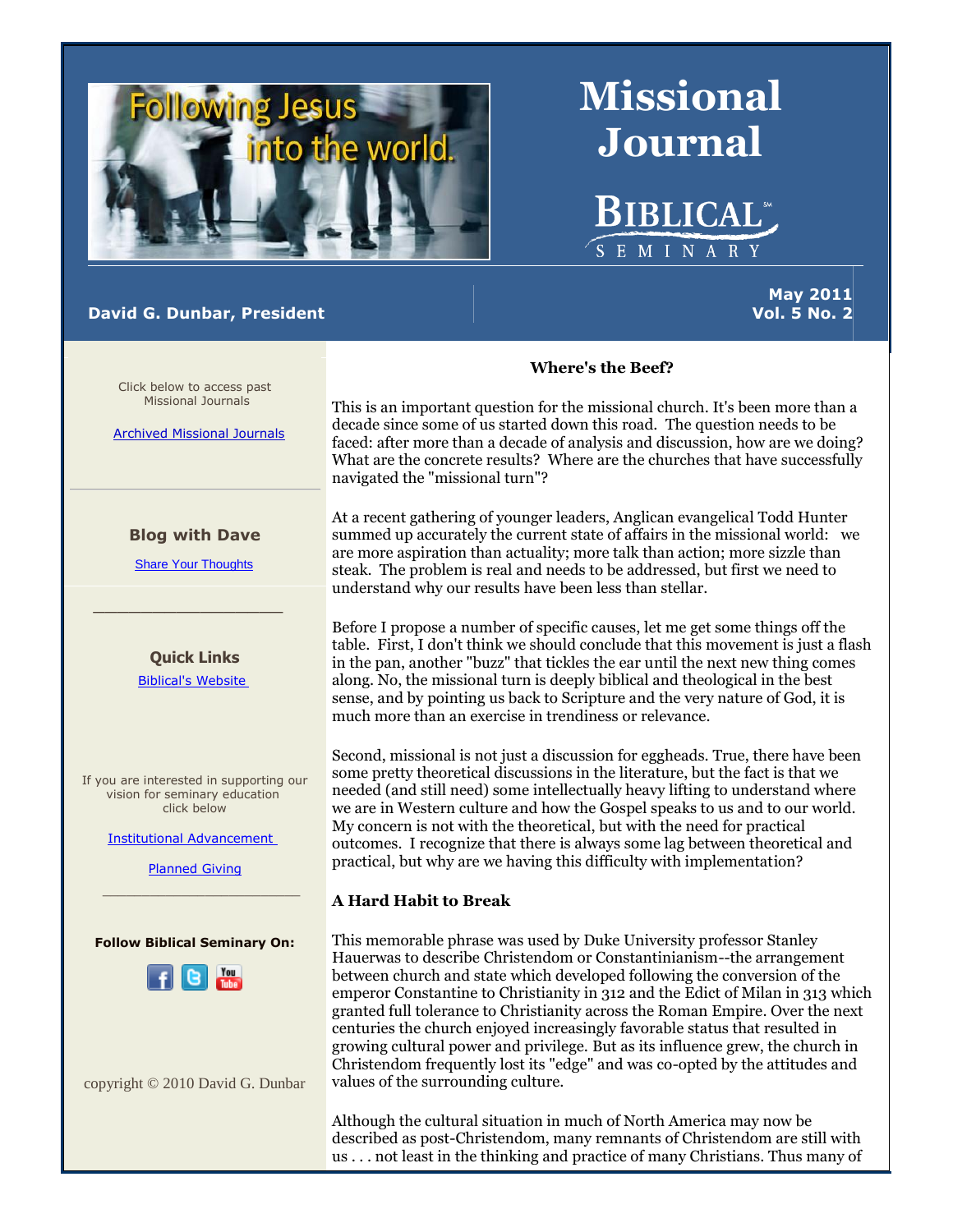us assume a building-centered approach to church, ministry, and evangelism. We assume that we can speak and act from a position of cultural favor and influence. And we remain deeply shaped by a clergy-laity distinction that was powerfully rooted and formed in Christendom (even though the beginning of the distinction predates Constantine).

*The residual influences of Christendom are solidly imbedded in our churches, and they work against our efforts to follow Jesus in his mission.* Even when we *want* to be on mission, the structures of the old paradigm are like the default settings on a computer. When we meet resistance, when the mission proves more challenging than we anticipated, we recalculate and reset the mental computer. The old ways worked, didn't they? Perhaps it is better not to take a new path.

But unless we reprogram the ecclesiastical computer, little will change for the Western church. Recently a number of evangelical leaders published a **[Missional Manifesto](http://r20.rs6.net/tn.jsp?llr=fgnv77bab&et=1105402841996&s=0&e=001DDXE63Yw6Gt2HutsVHv6O2-YDMkZMoW-LVD7sisArI2Od872F73C4qGvR9sKsGzO6YddRpvxrUFWKI_pEpVP-iTv-hHbpiOMgSct9Nn5Qdxe6kPtQ-jp1A==)***.* This document also recognizes the need for a fresh understanding of the church:

> Missional represents a significant shift in the way we understand the church. As the people of a missionary God, we are entrusted to participate in the world the same way He does--by committing to be His ambassadors. Missional is the perspective to see people as God does and to engage in the activity of reaching them. The church on mission is the church as God intended.

How is such change to be accomplished? A couple thoughts. First, regular and repeated teaching around the themes like the mission of God, the gospel of the kingdom, and the sending of the church is essential for shaping vision and motivating for action. We must challenge the ways in which Christendom has restricted our reading of Scripture and limited our vision for the calling of the whole body of Christ to engage the mission of God.

Second, missional leaders need to find congregational allies--"early adopters" who will share the vision for mission and help them hold course in the face of opposition or discouragement. Any attempt to lead an entire congregation simultaneously through this transition will be an exercise in frustration. Further, missionally-minded churches and their leaders should reach out to other congregations on the same journey for wisdom, encouragement, and partnership.

## **The Importance of Models**

For much of the first decade of the movement there has been an absence of models available to help churches think concretely about what it might look like follow Jesus into the world and how leaders could actually process congregations through this change. There has even been some resistance to providing such models. The gospel needs to be proclaimed and embodied in ways appropriate to particular cultural contexts. So the missional movement resists the suggestion that we can in some sense franchise the mission, that there is one right or best way that all churches should adopt. Congregations, it has been argued, need to engage deeply with Scripture, cultural context, and the Spirit to discern the call of God. We need "to keep God in the conversation," to use the words of Craig Van Gelder.

Now I agree with much of this sentiment, but there was a lack of realism about this approach. Most congregations and most busy pastors need more than theory. They need specific suggestions about what a missional congregation looks like, how it is organized, how change is accomplished, and a host of other practical details.